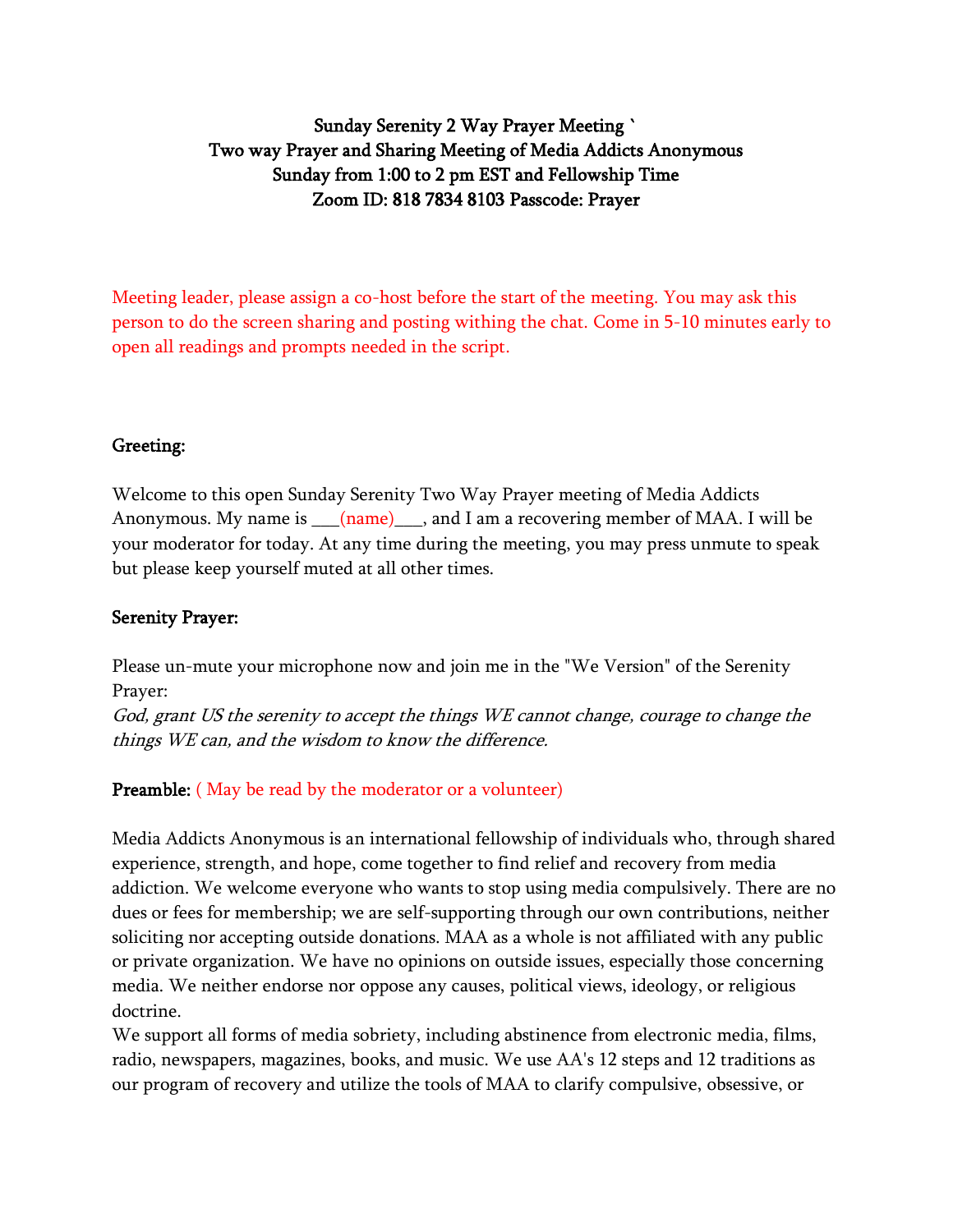destructive media-related behaviors and to develop strategies to improve our general quality of life.

Our primary purpose is to abstain from personal addictive media one day at a time and to carry the message of recovery to other media addicts who still suffer.

#### Welcome Newcomers:

We extend a special welcome to newcomers. Are there any newcomers to this meeting? Please un-mute and introduce yourself by telling us your name and location, so we can welcome you. (Pause and wait for newcomers to respond) It is suggested you attend at least six meetings so that you have time to identify with the speakers, begin to absorb the concepts, and learn more about the program.

After the close of this meeting we will have the possibility of fellowship time when we will greet our newcomers informally; everyone is invited!

## (Ask for Volunteer to read)

#### *The Twelve Steps of Media Addicts Anonymous*

- *1. We admitted we were powerless over media—that our lives had become unmanageable.*
- *2. Came to believe that a Power greater than ourselves could restore us to sanity.*
- *3. Made a decision to turn our will and our lives over to the care of God as we understood God.*
- *4. Made a searching and fearless moral inventory of ourselves.*
- *5. Admitted to God, to ourselves, and to another human being the exact nature of our wrongs.*
- *6. Were entirely ready to have God remove all these defects of character.*
- *7. Humbly asked God to remove our shortcomings*
- *8. Made a list of all persons we had harmed and became willing to make amends to them all.*
- *9. Made direct amends to such people wherever possible, except when to do so would injure them or others.*
- *10. Continued to take personal inventory and when we were wrong promptly admitted it.*
- *11. Sought through prayer and meditation to improve our conscious contact with God as we understood God, praying only for knowledge of God's will for us and the power to carry that out.*
- *12. Having had a spiritual awakening as the result of these steps, we tried to carry this message to other media addicts, and to practice these principles in all our affairs. (Pass)*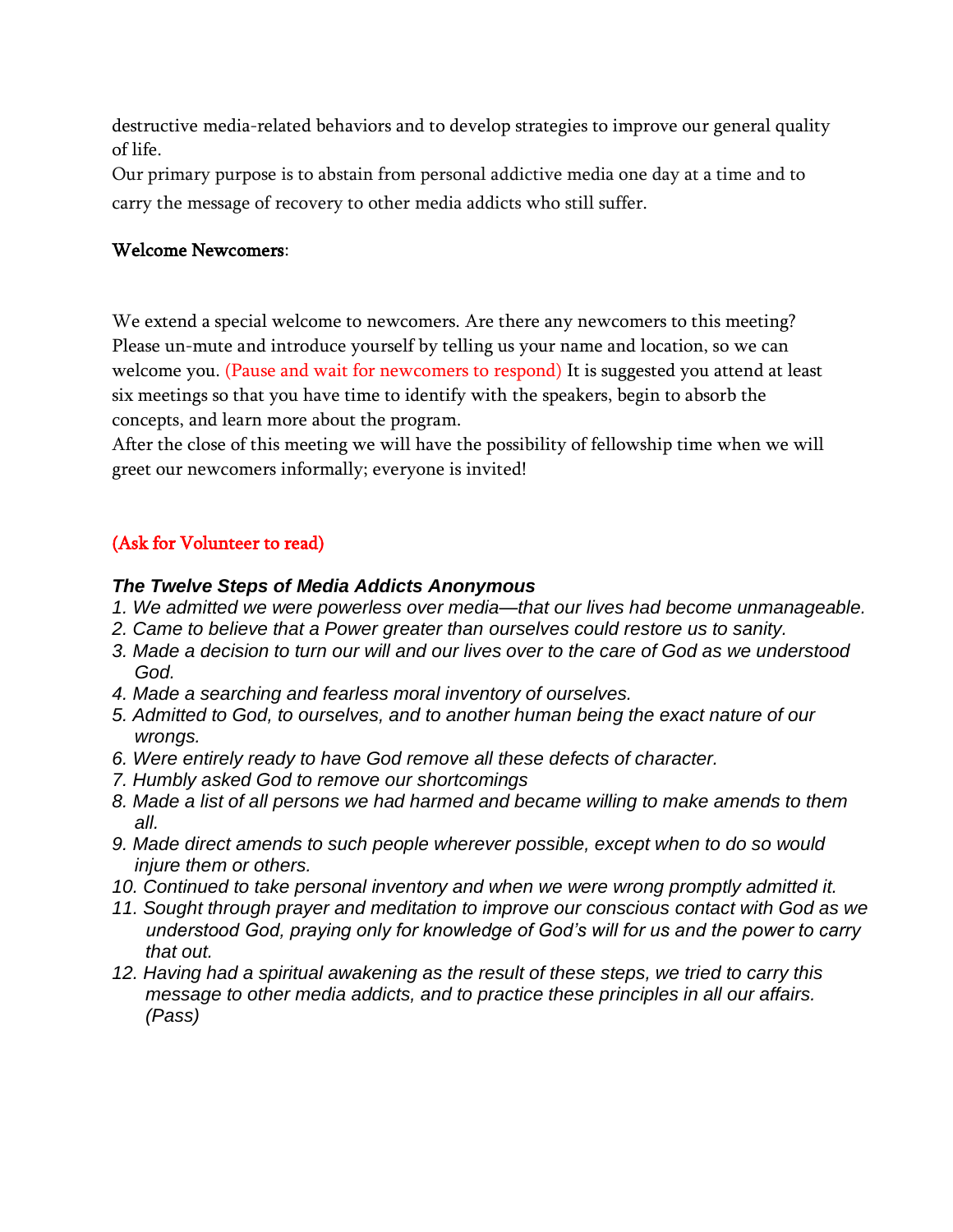#### Reading

Moderator. Please choose 3 signs/symptoms of Media addiction and the corresponding 3 Promises of MAA. You can do the reading yourself or share your screen and ask for a volunteer to read

#### The Signs and Symptoms of Media Addiction

- 1. Dissatisfaction with life— We depend on media for relief from our pain and problems. Media is our main source of relaxation, recreation, reward and relationship and we feel bored and empty when not using.
- 2. Time irreverence— Electronic media distract us from our goals as it takes priority over everything else. When binging or grazing we lose track of time and forget what is important.
- 3. Exhibiting risky behavior—We endanger our life or other people's lives to get our media fix. We may drive while sending text messages, overeat while binging on TV or deprive ourselves of sleep while gaming.
- 4. Mental obsession— We are preoccupied with the news, social media etc., and so we want our devices with us at all times. We have fear-of-missing-out.
- 5. Isolation— We prefer to stay indoors on media rather than outdoors in nature or socializing. Even in the company of others we don't interact but lose ourselves in our devices, which makes us feel lonely and remorseful.
- 6. Compare and despair—Through our media use we compare ourselves with others and may create an online persona we think people will like and respect. Unable to live up to this ideal version of ourselves we end up in despair.
- 7. Avoidance of work and inability to plan and prioritize tasks— Because we use our time to be on media we procrastinate on necessary tasks and thus jeopardize the success of our education, work etc. Poor time management may lead to a crisis, often followed by a new binge.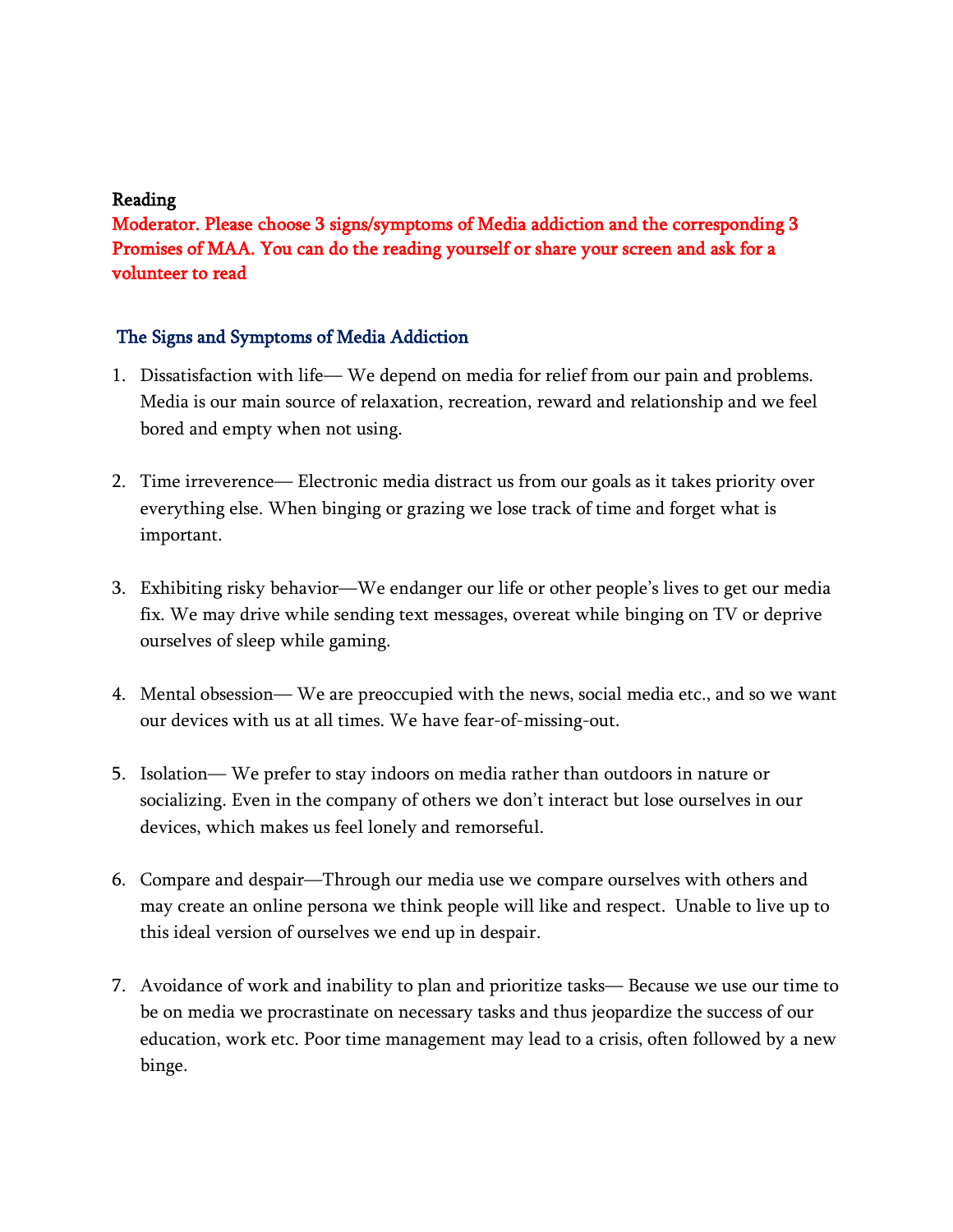- 8. Obsession with fantasy—Our need for romance and sex is increasingly satisfied through fantasy, as presented by media. We lose the ability to have real relationships because of unrealistic expectations. We become dissatisfied, feel disconnected and lonely.
- 9. Depression, shame, and dishonesty—Depressed and ashamed we lie about our media consumption. We tell ourselves we want to change our lives, but we don't know how to live without our electronic media. Some of us have suicidal thoughts.
- 10. Disconnection from our bodies and nature—We fail to meet our basic needs for rest, sleep, exercise, good nutrition, etc. We avoid the natural world and do not fully enjoy our senses.
- 11. Withdrawal and inability to stop—When we stop using media, we experience withdrawal symptoms such as cravings and agitation. We can't stay stopped and after giving in to our alcoholic media, we find it even harder to try to stop again.
- 12. Physical ailments—Our prolonged media use leads to backache, neck pain, headaches, disturbed sleep, carpal tunnel syndrome, as well as problems with our vision.

## The 12 Promises of MAA

1) Satisfaction and fulfillment in everyday life—We depend on our Higher Power and our fellowship to find relief and answers to our problems. We cultivate rich connections with our fellows and have many non-media related sources of recreation and relaxation. We live engaged and rewarding lives.

2) Time reverence—We focus on our goals and visions. We use our time to nurture our talents and fulfill our dreams.

3) We act responsibly—No longer pulled by the lore of a screen or an electronic device, we are mindful of our attention and direct it appropriately.

4) Mindfulness—We stay focused on the here and now. We find peace and comfort knowing we are exactly where we are supposed to be in this moment.

5) Connection—We socialize with others and prefer connection to real people and to nature. We find joy and comfort in belonging. Loneliness and isolation have faded away.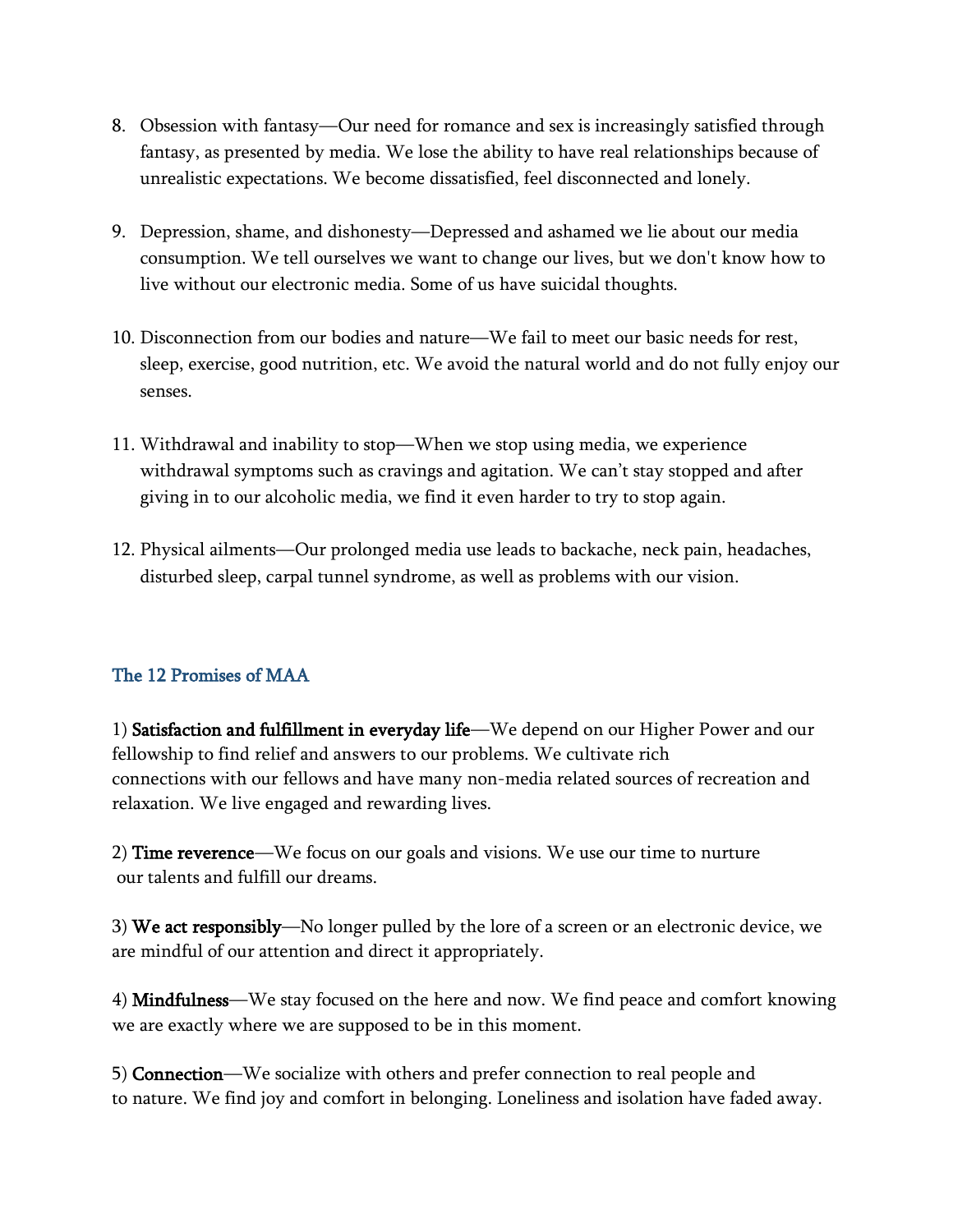6) Appreciation for our uniqueness—Our self-worth and self-esteem come from the personal relationship we have with our Higher Power. We take pride and revel in our individuality knowing that our unique gifts come through our Higher Power to enhance this world.

7) Embrace work and choose priorities—We find enthusiasm in our work and effectively manage and prioritize our daily goals. Because we no longer abuse our brains with prolonged media usage, our brains are clearer and re-calibrated.

8)Living in reality—We interact with real people and enjoy real life. We face our problems head-on and are not drawn to live in a fantasy world where things are pristine and unrealistic. We live life on life's terms and find that life is gorgeously messy and colorful. We feel blessed as we embrace it all.

9)Acceptance and honesty—As we are honest about our disease and accept that we are media addicts, we have come to intuitively know we are priceless in our uniqueness and start to share our gifts with others. We trust ourselves and begin to see how we have a positive impact on others and the world.

10)Connection with our bodies and nature—Self-care has become our priority. Our bodies are the vessels that carry us through this life. We only get one, so we mindfully take care of it. We frequently spend time in nature to rejuvenate and refresh our spirits.

11)We cease fighting with media—When we stay in fit spiritual condition, we don't need to push media away. Instead, we recoil from it as if from a hot flame. Media no longer has a hold on us. We see Higher Power is doing for us what we could not do for ourselves.

12)We experience more vitality—We have more energy and our pains fade away because we are not engaged in the repetitive actions that created them. We sleep better and feel healthier. We have a sense of well-being not known before.

## **Reflective Reading**

It's now time for our reflective reading: ( Ask for volunteer to read)

Moderator, choose a few sections from the essay by Bill W., "Emotional Sobriety".(If you read 5 sections at a time, it can be completed in 4 weeks)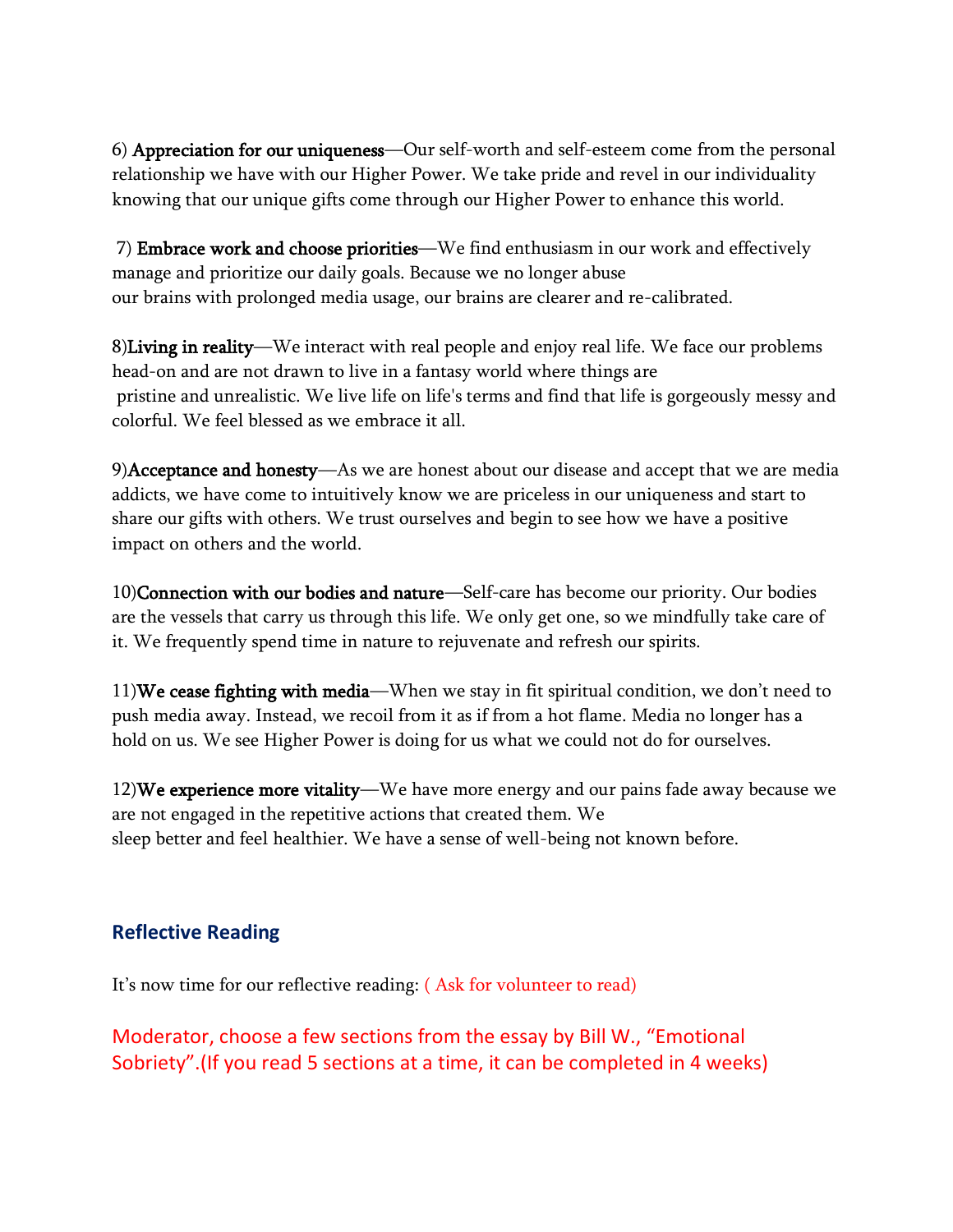[https://aainthedesert.org/wp-content/uploads/2019/01/EMOTIONAL-](https://aainthedesert.org/wp-content/uploads/2019/01/EMOTIONAL-SOBRIETY.pdf)[SOBRIETY.pdf](https://aainthedesert.org/wp-content/uploads/2019/01/EMOTIONAL-SOBRIETY.pdf) or a reading from the book, "As Bill Sees It" [https://paintedbrain.org/wp](https://paintedbrain.org/wp-content/uploads/2020/07/As-Bill-Sees-It.pdf)[content/uploads/2020/07/As-Bill-Sees-It.pdf](https://paintedbrain.org/wp-content/uploads/2020/07/As-Bill-Sees-It.pdf)

( you may ask for a volunteer to read)

Two Way Prayer Instructions Part 1

# Step 11 states:

"Sought through Prayer and meditation to improve our conscious contact with God as we understood God. Praying only for the knowledge of God's will for us and the power to carry that out."

The Big Book authors write: " In thinking about our day we may face indecision. We may not be able to determine which course to take. Here we ask God for inspiration, an intuitive thought or a decision. We relax and take it easy, we do not struggle. We are often surprised how the right answers come after we have tried this for a while." ( p. 86 Alcoholics Anonymous)

Today we are going to practice making conscious contact with God through 2 way Prayer. After these instructions, there will be a 4 minute guided process to connect with your Higher Power and ask a question. If you wish to turn your volume down during the guided part and connect in silence, please feel free to do so. After the 4 minutes is up, we will move directly into free flow journal writing so have a pen and notebook ready. There will be a link in the chat to connect to music, or if you wish, you can continue in silence. The writing period will last for 7 minutes.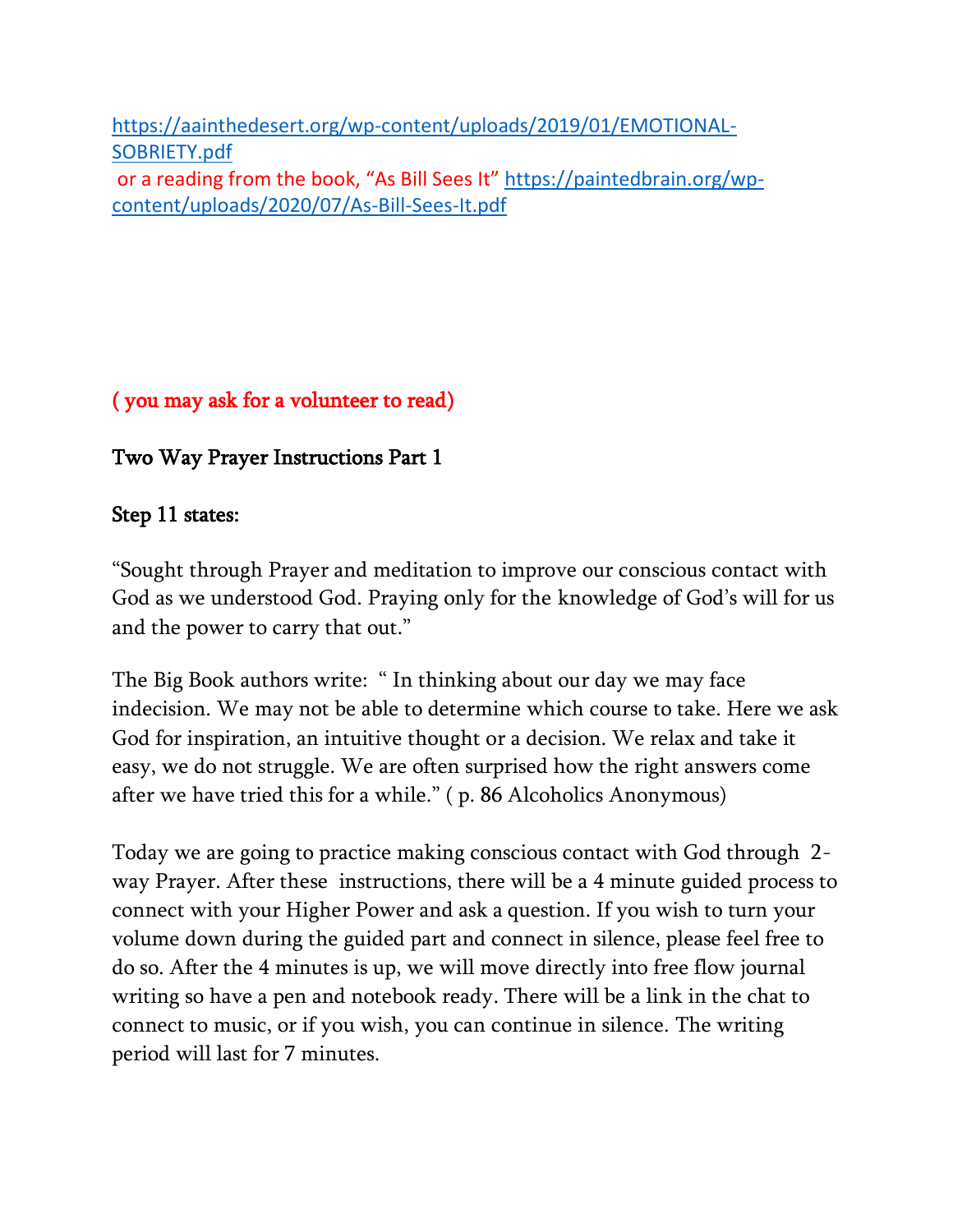•While writing, you will be connecting to your Higher Powers voice within you: start with a term of endearment: "My child" or "My precious" or some other term of endearment that a loving Higher Power might use when speaking to their beloved.

• Listen for God's Voice. If the connection isn't immediate and words do not come into your mind, use your active imagination, especially when you're first making conscious contact: Say to yourself, "If Higher Power were to speak to me this is what God, or Love, or Divine Wisdom might say:"\_\_\_\_\_\_\_\_\_\_\_\_\_

• Write down everything that comes into your mind. Everything. Writing is simply a means of recording so that you can remember later. Don't sort out or edit your thoughts at this point. Don't say to yourself:

This thought isn't important This is just an ordinary thought This can't be guidance This isn't nice This can't be from God This is just me thinking, etc.

Write down everything that passes through your mind: Names of people Things to do Things to say Things that are wrong and need to be made right

Write down everything: Good thoughts - bad thoughts Comfortable thoughts - uncomfortable thoughts "Holy" thoughts - "unholy" thoughts Sensible thoughts - "crazy" thoughts.

Be honest! Write down everything! A thought comes quickly, and it escapes even more quickly unless it is captured and put down.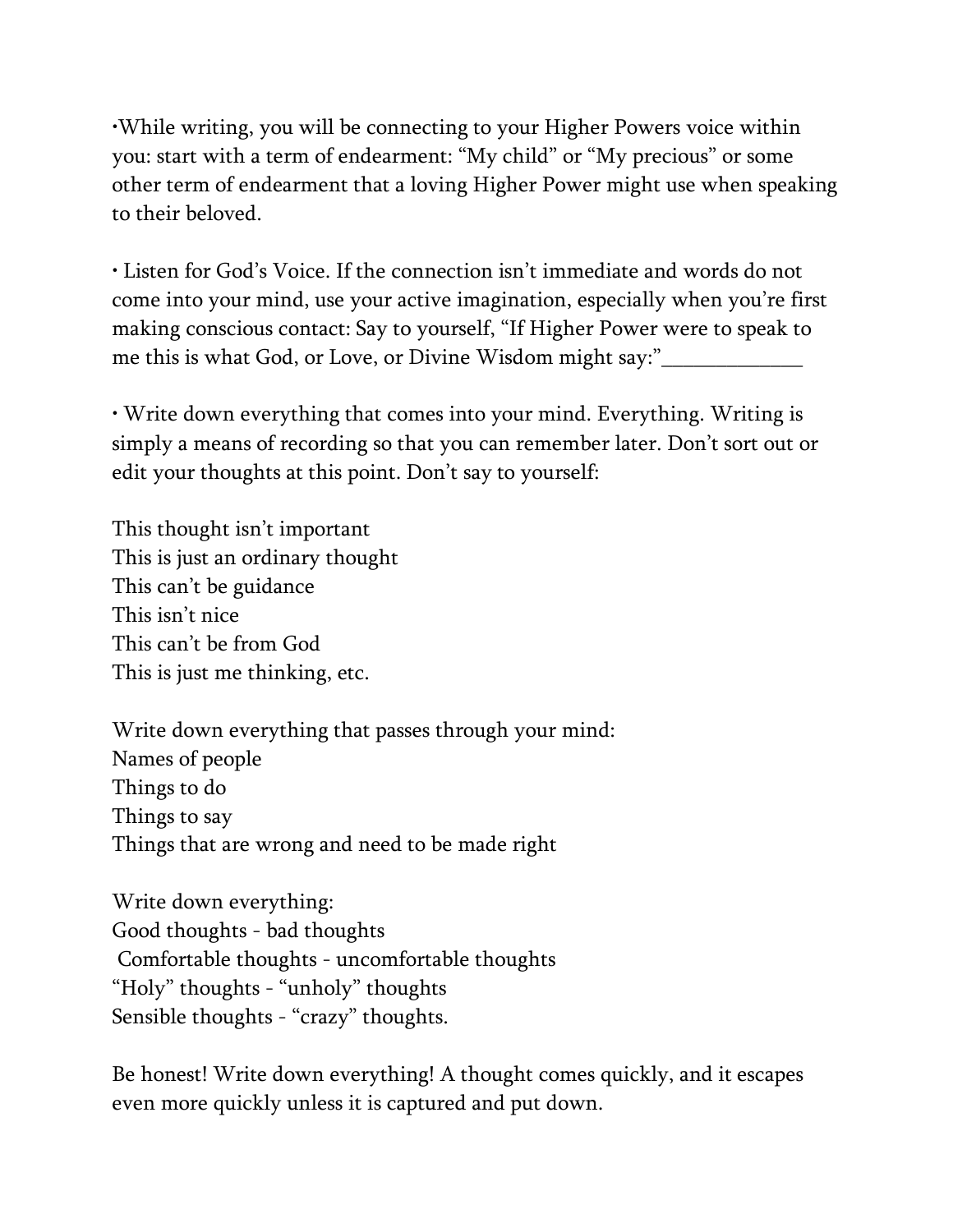I now invite you to mute your volume and join us in a silent meditation for three minutes, or you can follow along in the guided meditation. If you choose mute, you may want to time yourself so that you can join back in with us.

[ go slow enough so participants will have the time to drop in] ( Share the meditation in progress screen while reading the guided meditation)

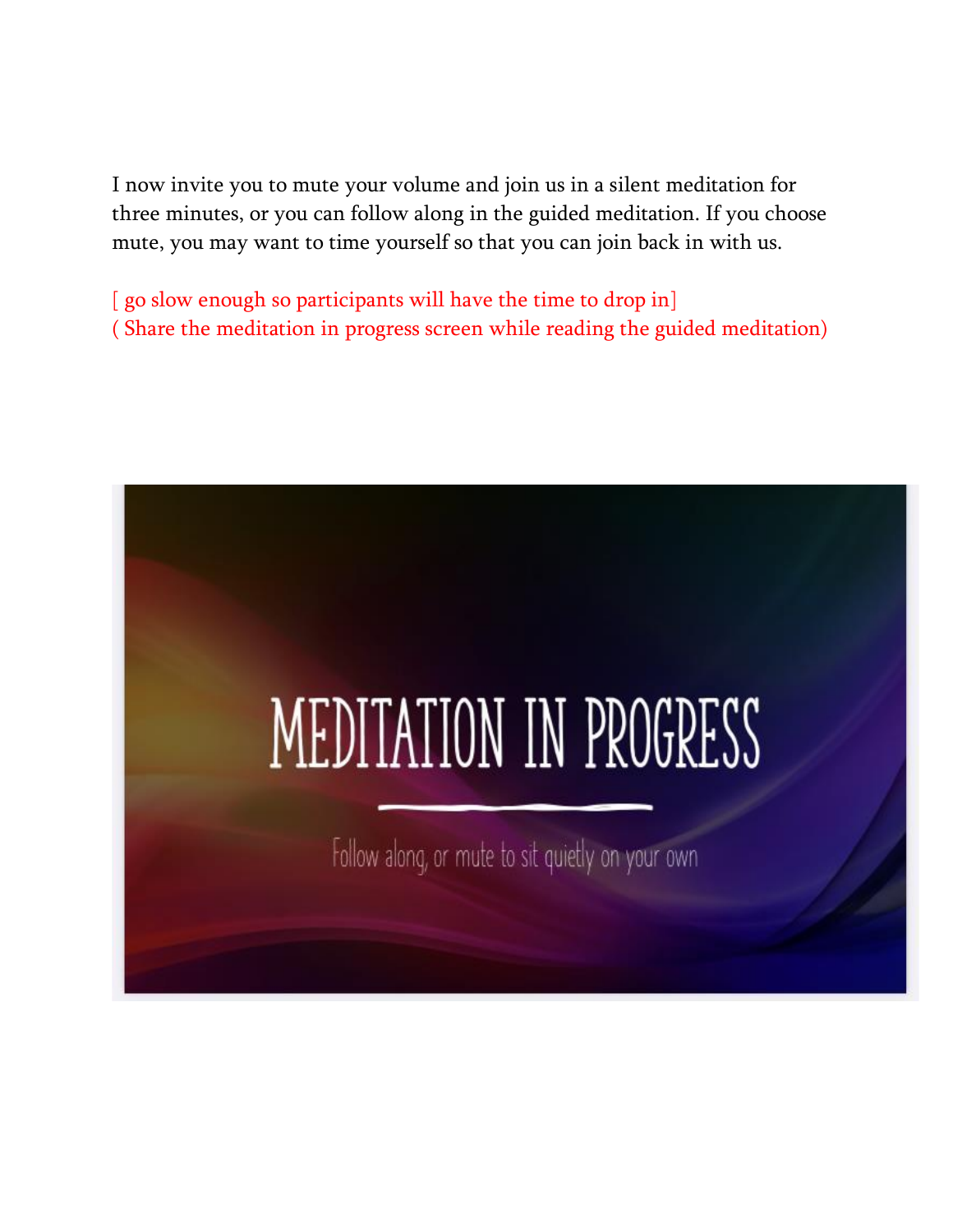## Guided Meditation

Now, sit as comfortably as you can and close your eyes.

Take 3 deep breaths. First inhaling in through the nose and exhaling out of the mouth. [pause 10 seconds]

For the next few minutes you have no problems and no worries. They will be there later, but for this little while, notice the way it feels to not have anything to worry about.

…let the body move into deep relaxation. ( pause) Anywhere that feels tight, let go. ( pause 15 seconds)

Breathe.( pause) … be in your life just as it is now.( pause 10 seconds)

See yourself as neutral and open to all possibilities.( pause 5 seconds)

..begin to sense your Higher Power within you,( pause 15 seconds) Feel the love, wisdom, gentleness and joy. Choose the name that feels right for you. If you are struggling to find a name, start with "Unknown Higher Power" or "Higher Power, if you exist." ( pause 15 seconds)

Now, think of a question that is specific and on your heart today (pause 20 seconds)

We may ask :

Higher Power, What is your vision for me today? What do you want for my life? What is possible for my life that is for the good of all ?

God, I've tried getting Media sober before – please tell me what I need to do that's different this time.

Spirit, I need your guidance today as I face \_\_\_\_\_\_\_. Please show me the way.

(Pause for 10 seconds) Breathe.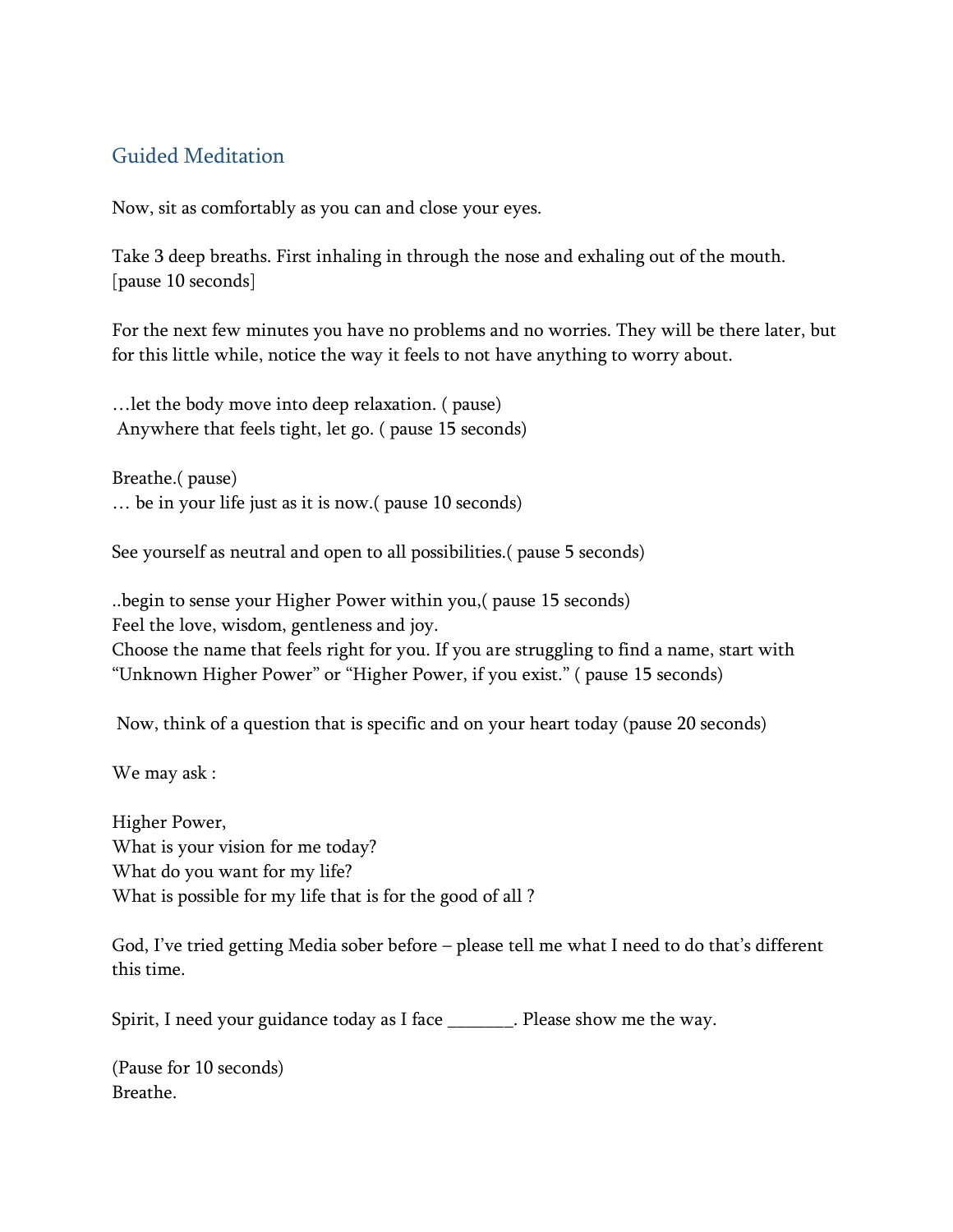Listen.( pause 20 seconds)

Be alert, aware and open to every thought and impression.

(pause 30 seconds)

Breathe. Listen. (pause 30 seconds)

Now, ask your higher power to give you a symbol, or a feeling that will guide you. ( pause 15 seconds) Hold on to any feeling or vision you experience. ( pause 15 seconds)

Whatever you received, accept this gift and commend yourself for choosing to be with and depend upon your HP. (pause 10 seconds)

gently open your eyes and bring your body back to the room. Roll your shoulders and stretch. (pause 2 seconds) Rub your hands together and then hold them to your heart. Take in a deep breath, and smile. (pause 3 seconds) This concludes the Guided Meditation

Now we will go into the 7 minute journal writing process. You can choose to do this with the meditative music link provided in the chat, or if you would prefer to do the writing time in silence, please do so. To play the music, click on the link in the chat and the music and will automatically start. Remember the writing process is free flowing. Whatever thoughts come into your mind, write them out on paper. Don't edit/ fix or make it pretty. Let your Higher Power flow through you. There will be time to test your thoughts after you are done. You may begin writing now.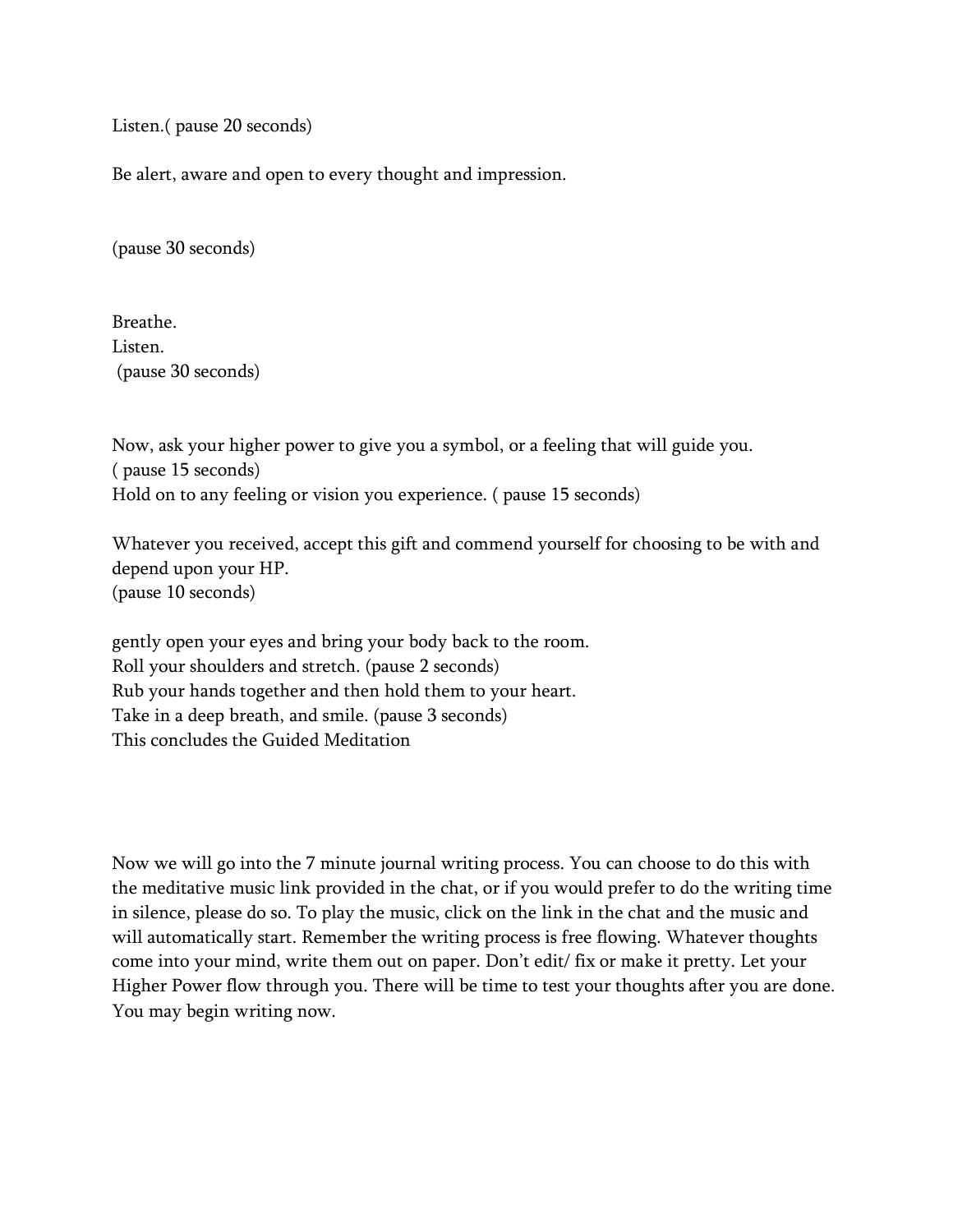(Moderator, Post link into the chat before the start of the meeting re-paste right before the start of meditation so its visible to late arrivers) [https://recoveredfrom.com/wp](https://recoveredfrom.com/wp-content/uploads/2020/09/Hay-Bhagavan...instrumental_256k.mp3)[content/uploads/2020/09/Hay-Bhagavan...instrumental\\_256k.mp3](https://recoveredfrom.com/wp-content/uploads/2020/09/Hay-Bhagavan...instrumental_256k.mp3)

Share the screen to display the "writing in Progress" message. Stop after 7 minutes



# MEDITATIVE WRITING PERIOD

Ask Higher Power a question, then write without stopping until time is called

This concludes our writing portion of the two way prayer.

Can I please have a volunteer to read, Two Way Prayer Part Two? It will be up on the screen for you.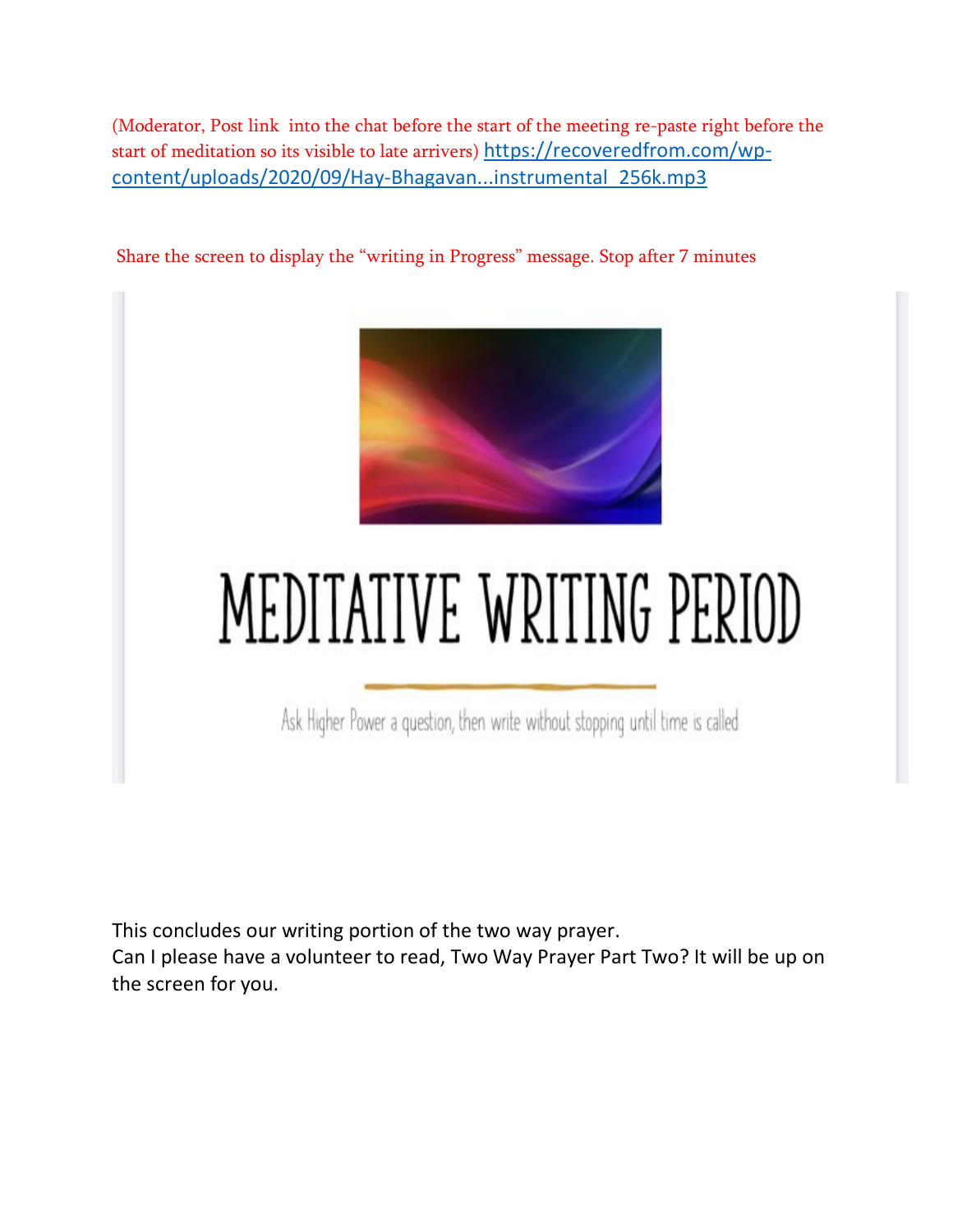## Two Way Prayer Part 2:

## **Test**

Not every thought we have comes from God. So we need to test our thoughts. a) Are these thoughts completely honest, pure, unselfish and loving? b) Are these thoughts in line with our duties - to our family- to our country? c) Are these thoughts in line with our understanding of the teachings found in our spiritual literature?

## **Mistakes**

Suppose I make a mistake ?

The Big book Authors write:

"Being still inexperienced and having just made conscious contact with God, it is not probable that we are going to be inspired at all times. We might pay for this presumption with all types of absurd actions or ideas. Nevertheless, we find that our thinking will, as time passes, be more and more on the plane of inspiration. We come to rely upon it" (Alcoholics Anonymous p. 87 )

However, God will always honor our sincerity, will work around and through every honest mistake we make and will help us make it right. But remember this- Sometimes when we do take the right action, someone else may not like it or agree with it. So when there is opposition, it doesn't always mean you have made a mistake. It can mean that the other person doesn't want to know or to do what is right. This is where checking your guidance out with other members will be valuable. (Pass)

# Open Sharing:

We will now open up the meeting for sharing. You can read parts of your writing, what insights you have had through 2-way prayer or what is current for you in your media sobriety. While members are sharing, feel free to write any new insights you get from their shares. Remember, God often speaks through other people.

If you want to share, please clearly raise your hand on the screen and wait to be called on, then unmute yourself. We ask members to focus their shares on recovery from media. We do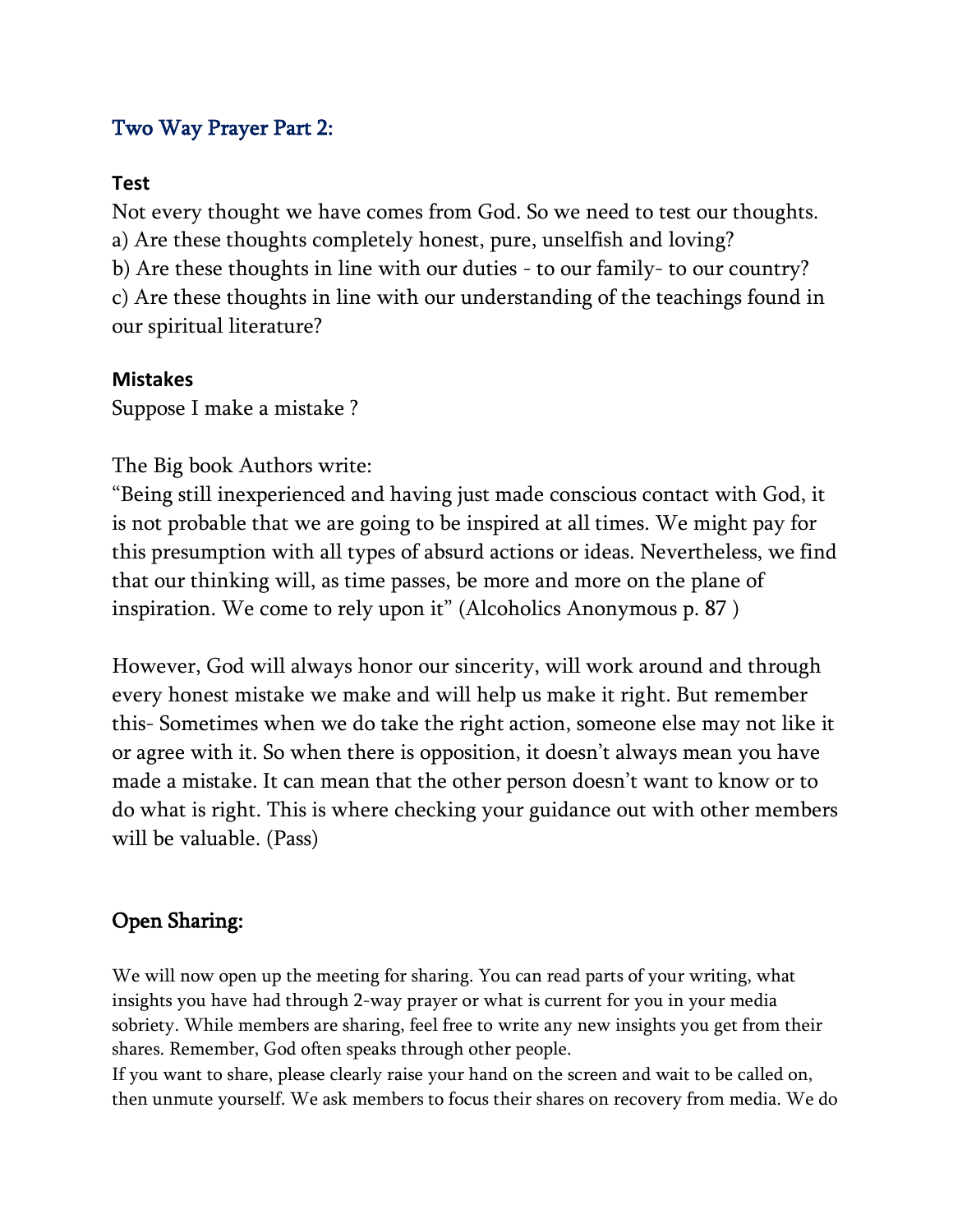not engage in cross talk, which we define as interrupting, directly addressing another speaker, commenting on someone else's share, giving advice, or making suggestions. Please do not mention media titles or specific content of our addictive media. Please limit your share to  $\frac{3}{2}$  minutes.(Moderator's Choice if or when to take 3 minutes down to 2 minutes ea.)

**Timekeeper:** Who will be our timekeeper for today? \_\_\_(wait for volunteer)\_\_\_;

Thank you!

Timekeeper, will you please let the person sharing know when two minutes are up and again at three minutes? Those who share: please acknowledge the timekeeper's warning at 2 minutes by saying, "Thank you," and at 3 minutes, please wrap up quickly. Who would like to speak?

## Wrap Up at 55 minutes:

That's all the time we have for sharing today. If you did not have a chance to share at this portion of the meeting, you can share during the fellowship time after we close.

Who will be willing to host the fellowship time ? ( when you get a volunteer, make this person HOST.)

Seventh Tradition: It is now time for the 7th Tradition and announcements. MAA has no dues or fees. We are self-supporting through our own contributions. If you would like to contribute to keeping this meeting going and other meetings like this, contributions can be made on the MAA (mediaaddictsannonymous.com) website.

## Announcements

This group holds its business meeting the last Sunday of the month following the close of the meeting. If you would like to take part in the meeting by doing service, please attend our business meeting!

Are there any other MAA related announcements? ( Wait for response) Are there any NON MAA related announcements? ( Wait for a response)

Closing: In closing, the opinions expressed here today are strictly those of the individuals who gave them. The things we have heard here are spoken in confidence and should be